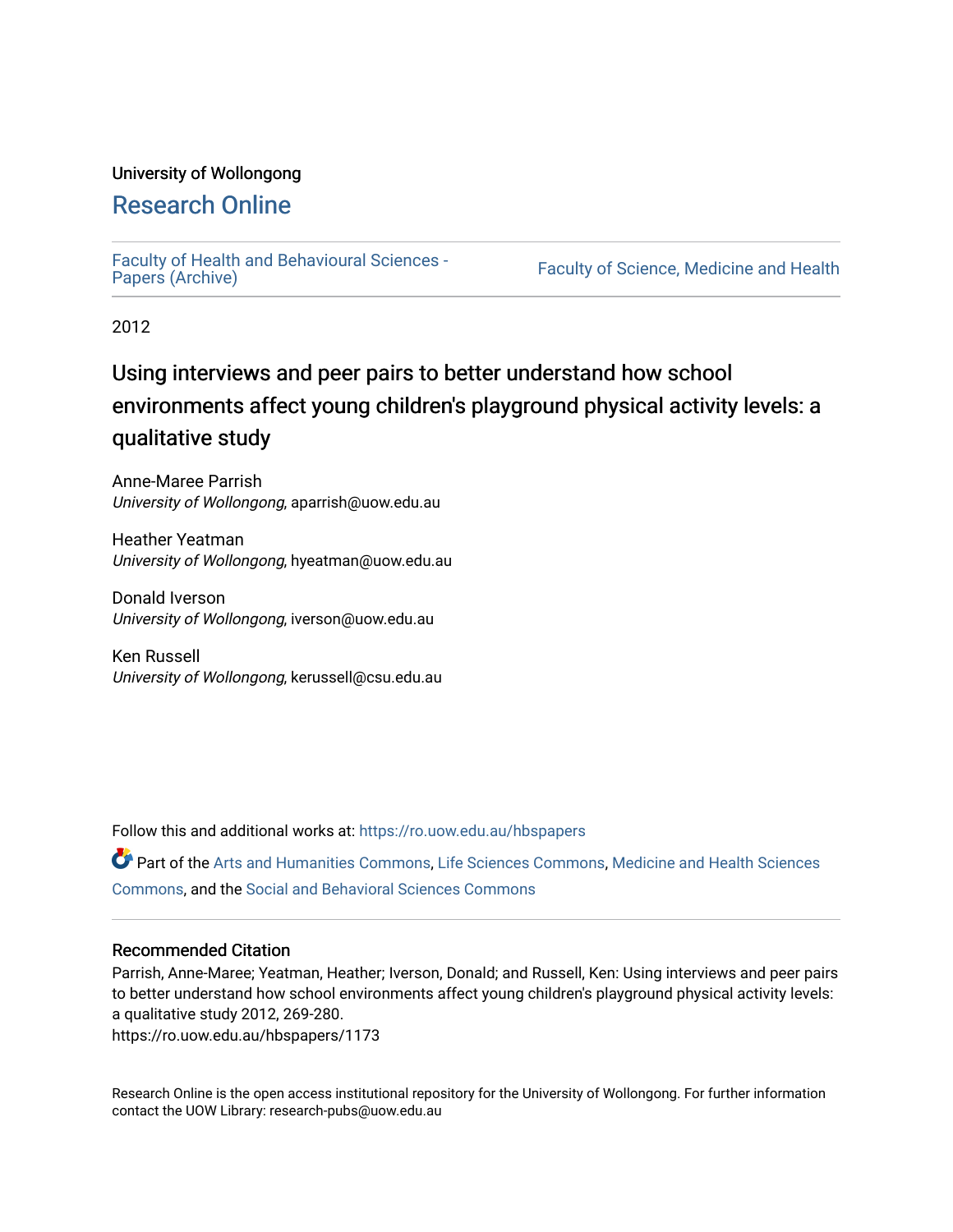# Using interviews and peer pairs to better understand how school environments affect young children's playground physical activity levels: a qualitative study

#### Abstract

School break times provide a daily opportunity for children to be active; however, research indicates this time is underutilized. Reasons for low children's playground activity levels have primarily focused on physical barriers. This research aimed to contribute to physical environmental findings affecting children's playground physical activity levels by identifying additional variables through the interview process. Thirteen public schools were included in the sample (total 2946 children). Physical activity and environmental data were collected over 3 days. Environmental variables were manually assessed at each of the 13 schools. Observational data were used to determine which three schools were the most and least active. The principal, three teachers and 20 students in Grades 4–6 from these six schools (four lower and two average socioeconomic status) were invited to participate in the interview process. Student interviews involved the paired interview technique. The main themes generated from the school interviews included the effect of non-fixed equipment (including balls), playground markings, playground aesthetics, activity preference, clothing, the amount of break time available for play, teacher playground involvement, gender, bullying, school policies, student confidence in break-time activity and fundamental movement skills. The effect of bullying on playground physical activity levels was concerning.

#### Keywords

qualitative, interviews, study, peer, pairs, better, understand, school, environments, affect, young, children, playground, physical, activity, levels

#### **Disciplines**

Arts and Humanities | Life Sciences | Medicine and Health Sciences | Social and Behavioral Sciences

#### Publication Details

Parrish, A., Yeatman, H., Iverson, D. & Russell, K. 2012, 'Using interviews and peer pairs to better understand how school environments affect young children's playground physical activity levels: a qualitative study', Health Education Research, vol. 27, no. 2, pp. 269-280.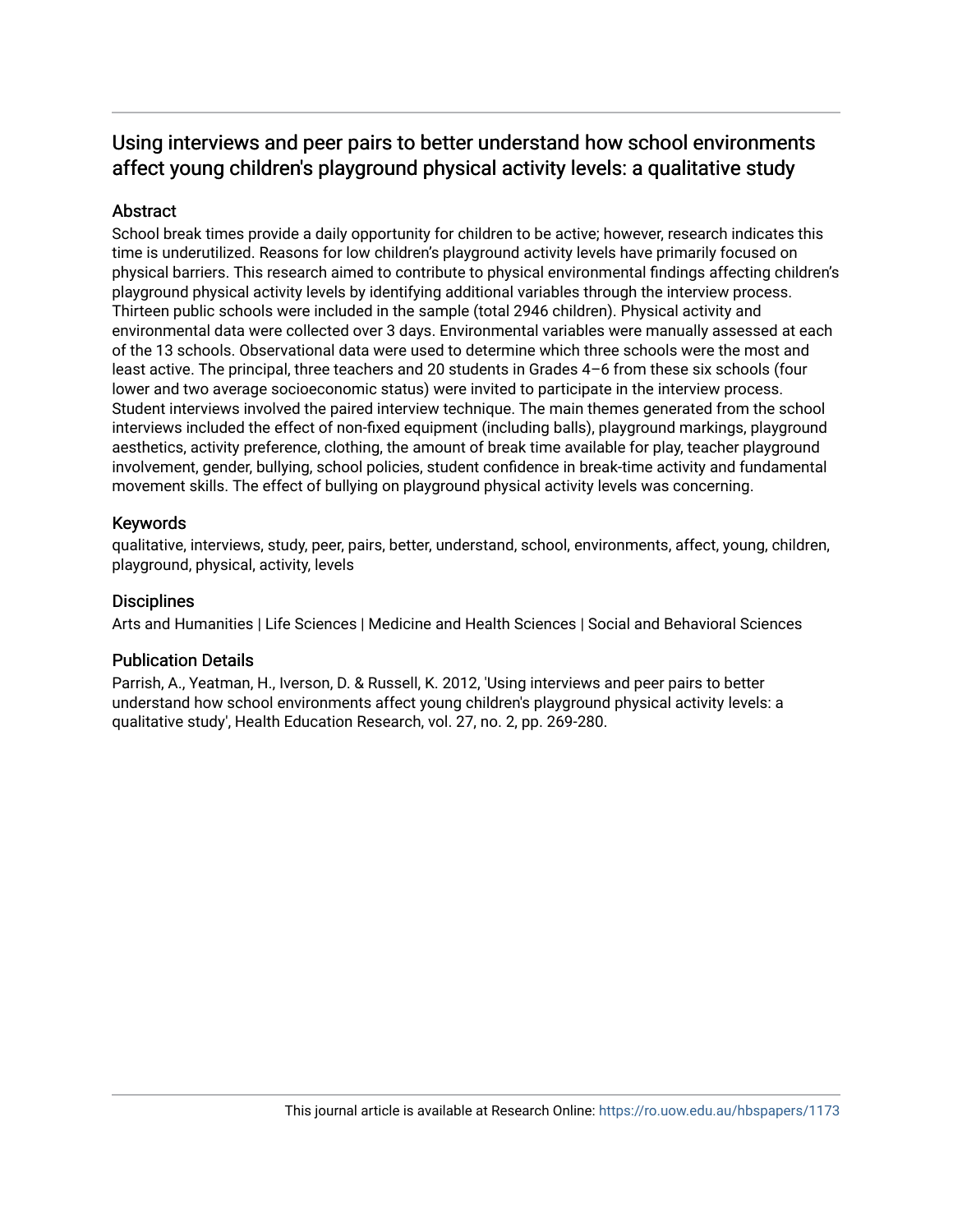# **Using interviews and peer pairs to better understand how school environments affect young children's playground physical activity levels: a qualitative study**

Anne-Maree Parrish, Heather Yeatman, Don Iverson and Ken Russell

*Keywords:* Meals on Wheels, snacks, energy, protein, malnutrition, qualitative methods

## **Abstract**

*Objectives: School break times provide a daily opportunity for children to be active; however, research indicates this time is underutilized. Reasons for low children's playground activity levels have primarily focused on physical barriers. This research aimed to contribute to physical environmental findings affecting children's playground physical activity levels by identifying additional variables through the interview process. Thirteen public schools were included in the sample (total 2946 children). Physical activity and environmental data were collected over 3 days. Environmental variables were manually assessed at each of the 13 schools. Observational data were used to determine which three schools were the most and least active. The principal, three teachers and 20 students in Grades 4–6 from these six schools (four lower and two average socioeconomic status) were invited to participate in the interview process. Student interviews involved the paired interview technique. The main themes generated from the school interviews included the effect of non-fixed equipment (including balls), playground markings, playground aesthetics, activity preference, clothing, the amount of break time available for play, teacher playground involvement, gender, bullying, school policies, student confidence in break-time activity and fundamental movement skills. The effect of bullying on playground physical activity levels was concerning.*

## **1. INTRODUCTION**

Childhood overweight and obesity prevalence have increased globally in almost all countries with available data [1]. Children are increasingly exhibiting cardiovascular and cancer risk factors, which may be attributed to increasing levels of sedentary behaviour and decreasing levels of physical activity [2–4]. The Australian physical activity guidelines recommend that children are active for a minimum of 60 min each day [5]. While on any given day children have a 69% chance of meeting the Australian physical activity recommendations, time spent in sedentary behaviour and the fact that children's physical activity levels decline as they age is concerning [6, 7]. Studies indicate that many children only spend 50% of their school break time being active [8, 9]. School-based interventions could effectively contribute to children's daily physical activity [2]; however, classroom curriculum demands can limit time available for physical activity. The school break-time playground environment is an ideal alternative to focus interventions for increasing children's physical activity levels. Currently, such opportunities appear to be underutilized [10].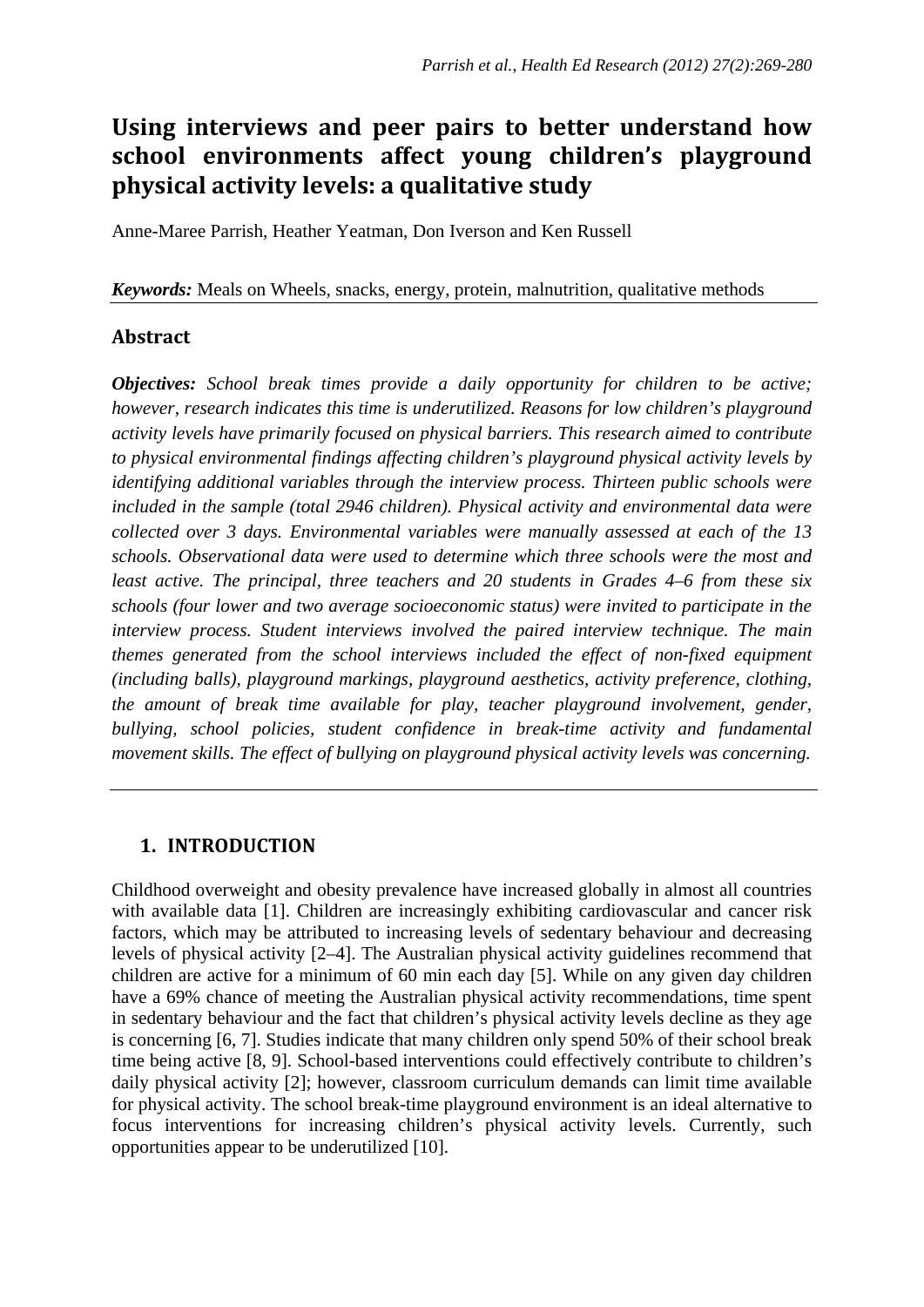Barriers preventing playground physical activity are important determinants of children's physical activity behaviour [11]. Barriers that have been identified include poorly maintained or lack of equipment, temperature, inappropriate clothing, individual physical disabilities or psychosocial deterrents such as bullying, peer pressure, gender and social networks [11–15]. Children may show a preference for quiet areas, as large numbers of children in playground space sometimes frighten younger children [16]. Other factors that may influence children's physical activity participation include adult support and involvement, teacher confidence in teaching physical activity and activity preferences [11]. Variables which have been found to be strongly associated with youth physical activity levels include self-efficacy, perceived physical competence, outcome expectations (or perceived benefits), intentions to be active, enjoyment of physical activity, social support from family and friends and spending time in environments that facilitate physical activity [17, 18].

From 1997, the New South Wales Department of Education and Training (NSWDET) began a self-evaluation process, allowing schools autonomy to make decisions and policies relating to individual schools. Policies and policy implementation are considered to be as important as the physical environment in influencing children's playground physical activity levels [19– 23]. The National Safe Schools framework addresses the physical and emotional safety and well-being of all Australian students [24]. It encourages policies that ensure students' physical, social and emotional well-being and refers to issues such as bullying, harassment and child protection [24].

While there is limited research investigating children's playground physical activity preferences and associated physical activity levels, providing opportunities for children to participate in their preferred activity may increase their likelihood of participation. In a survey of after-school activity preferences, Eyler [25] found that many children preferred ball games, chasings and jump rope.

The primary purpose of the present study was to understand how physical and psychosocial school environmental variables influence children's playground physical activity levels. A larger study, including the actual playground observation of children in 13 schools conducted by the author, identified the physical environmental variables that significantly increased children's playground physical activity [15]. These included time allocated to break periods, un-shaded areas, access to non-fixed equipment, children playing with a ball, painted ground targets and soft play surfaces. Variables that significantly decreased children's playground physical activity included teachers managing or observing children, hotter temperatures and being female. Non-environmental variables that influenced children's playground physical activity levels were also identified. Research indicates a positive relationship between social and environmental variables and children's physical activity levels [26]. Sallis *et al.* [27] found that school environmental and policy interventions have the potential to increase children's physical activity however barriers to their implementation need to be better understood. In order to gain a greater level of understanding as to how physical and psychosocial variables affect children's playground physical activity levels, a qualitative research approach including individual and paired interviews was adopted.

Interviews are regarded as an acceptable and effective method of gathering information from adults and children [28–30]. Porcellato *et al.* [31] examined the appropriateness of focus groups with young children and concluded that focus groups with young children were viable, but needed to be small, homogenous and interactive to maintain a high level of interest and participation. Paired interviews (peer pairs) meet these criteria and represent a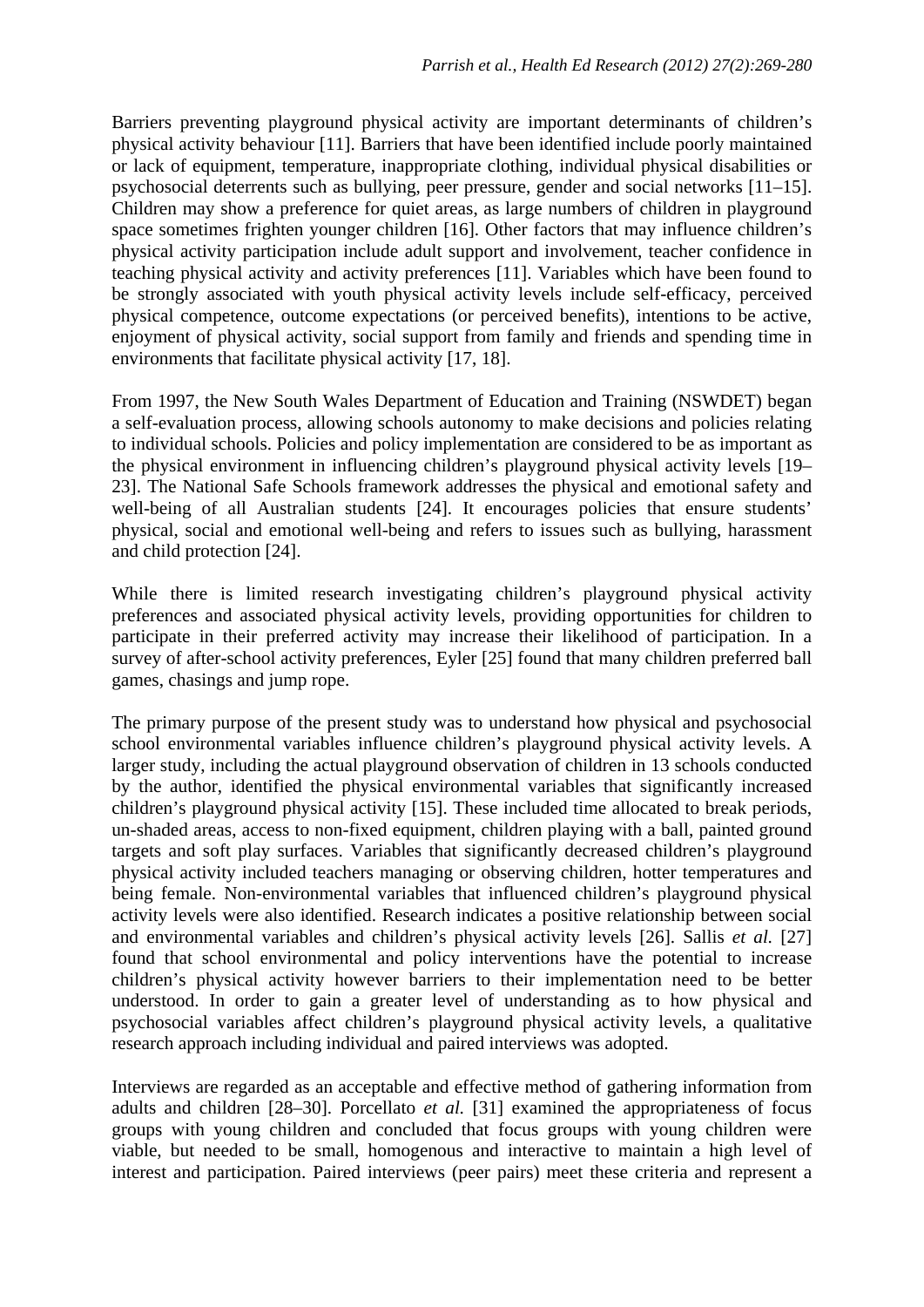viable alternative for collecting qualitative data from children. Paired interviews have been successfully used in children as young as 5 years of age [32]. For example, Thompson [11] used paired interviews of children to measure attitudes and perceptions about physical activity and motivations to proactively change their activity levels.

The Social Cognitive Theory (SCT) guided the qualitative component of this thesis. Its basis is the interaction between the individual and their environment. The SCT construct reciprocal determinism describes the way that the individual, their behaviour and the environment interact to influence health behaviour. The SCT has been widely used in health promotion to assess health determinants and guide research methodology [12, 33]. The SCT has been used in similar research that investigates influences from multiple domains [18, 34, 35]. In another component of this research, the SCT generated questions for student, teacher and principal surveys (A. M. Parrish, D. Iverson, K. Russell, H. Yeatman, submitted for publication). Responses to the survey questions guided the interview questions. In this way, the interview questions were grounded within the context of SCT. Interview questions addressed children's individual self-efficacy and teachers' perception of children's confidence in performing physical activity skills (fundamental movement skills: FMS). The SCT emphasizes the importance of observational learning and its impact on the behaviour of others. Observational learning explains how teachers or older children may encourage younger children to participate in activity by being physically active themselves. Self-efficacy is the individual's confidence in performing a behaviour to bring about desired outcomes [12]. This construct can be adapted for use in the teaching situation, where there is a need for positive learning experiences to encourage positive outcomes for children involved in physical activity [12]. Outcome expectations describes beliefs in the value of behavioural choices [12]. This construct could be used to understand a situation where a child does not want to participate in school playground activity after having witnessed other children being teased or bullied. The child's outcome expectations of participation in playground activity may be different if a teacher was there to monitor playground behaviour.

## **2. METHOD**

#### **2.1 Interview data collection**

This study used an extreme case sampling method to allow participant responses from the least and most active schools to be considered [36]. Observational data gathered from 13 primary schools, as part of the larger study [37], was used to determine the three most active schools [68–70% of their break time was spent being physically active, this result was observed in two lower socioeconomic status (SES) and one average SES school] and the three least active schools (40–50% of their break time was spent being physically active, this result was observed in two lower SES and one average SES). A convenience sample of these six schools was invited to participate in the interview component of the study. One of the least active schools (lower SES) chose not to participate in the interview process, thus the next least active school (lower SES) was then invited to participate and subsequently accepted the invitation. None of the schools was informed of the activity levels or rankings of children's playground physical activity level data.

Demonstrating rigour in qualitative research is essential. This study used a cross section of perspectives from teachers, principals and students who volunteered to participate. The results presented include extensive sequences from the original transcripts [38]. The methodological steps in data collection, the use of recordings and the systematic computer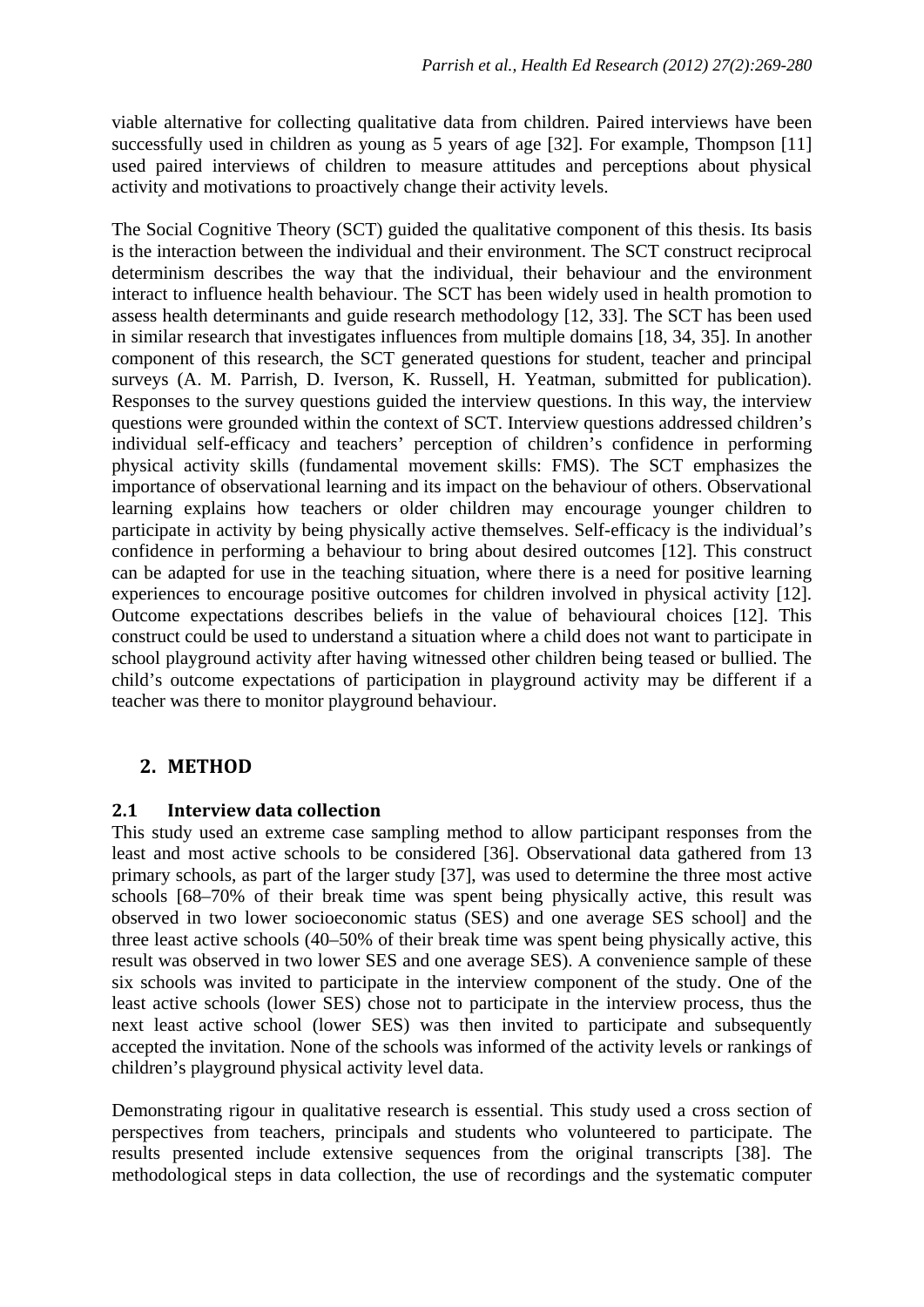analysis were executed to maintain consistency. In addition, quantitative data gathered as part of the larger study complemented findings of the interview component (triangulation), which is further indication of rigour [39, 40].

The principal, one to three teachers and 20 students in grades 4–6 from each of the six schools were invited to participate in the interview process. Children participated only if they had written parental consent. Teachers and principals gave verbal consent. Where possible, efforts were made to distribute as evenly as possible the number of children from each year in the interviews (i.e. Years 4, 5 and 6). The children were interviewed in pairs, with an attempt to ensure that each child was interviewed with a classmate of the same age. Classroom teachers and students arranged the interview pairs based on students who had consented to be in the study. There were a possible 14 interviews at each school (10 pairs of students, three teachers and the principal).

Interview questions were generated from an analysis of questionnaires which had been distributed to consenting students, teachers and principals in term one of the 2005 school year (Summer), when the observational data were collected (as part of the larger study) [15]. The questionnaires were developed to enhance the understanding of findings about environmental factors. Questions focused on children's activity and activity preferences, school facilities and the playground environment, the effect of bullying and school policies affecting playground physical activity. For example, in reference to bullying, principals and teachers were asked: 'Is bullying an issue at your school? If so do you think it impacts on children's physical activity? What policies are in place to address this issue?' Students were asked: 'How do other children affect the way that you play?' In relation to physical activity, principals and teachers were asked: 'In what ways do your schools policies and programs encourage children to be active at recess and lunch?' Students were asked: 'Tell me three things you like to play at recess and lunch? Are you good at these things? Is there an activity that you don't play but would like to if you were better at it?'.

Interview data were collected in the last term of the school year (late Spring). The interview questions were different for each group (i.e. students, teachers and principals) but followed similar themes. Children were asked about their playground activity preferences; how temperatures, other children and teachers affected their playground activity, how playground equipment affected their activity, and their opinion of the appearance of a 'nice' school playground. Teachers were asked: how long they had been teaching, how they interact with children during break times, how school policies and programs encourage playground activity, the effect of bullying on playground activity levels, how barriers preventing them from participating with children in the playground affect children's activity, playground aesthetics and its effect on children's activity levels, their opinion of reported playground activity levels and finally, how children's FMS affect their playground activity levels. Principals were asked: how many years they had been teaching, if there is a popular school activity which affected playground activity levels, the effect of playground markings, equipment and aesthetics on activity levels, the effect of policies and bullying on playground activity levels and the ideal amount of break time for children to be physically activity.

The interviews were semi-structured. Students and teachers were asked nine open-ended questions; principals were asked ten. Principal and teacher interviews lasted for approximately 15–20 min and student interviews approximately 10–15 min. Permission was gained from each participant to record the interview on audio cassette prior to the interview. Each child was asked if she/he was comfortable with their pair and the interview situation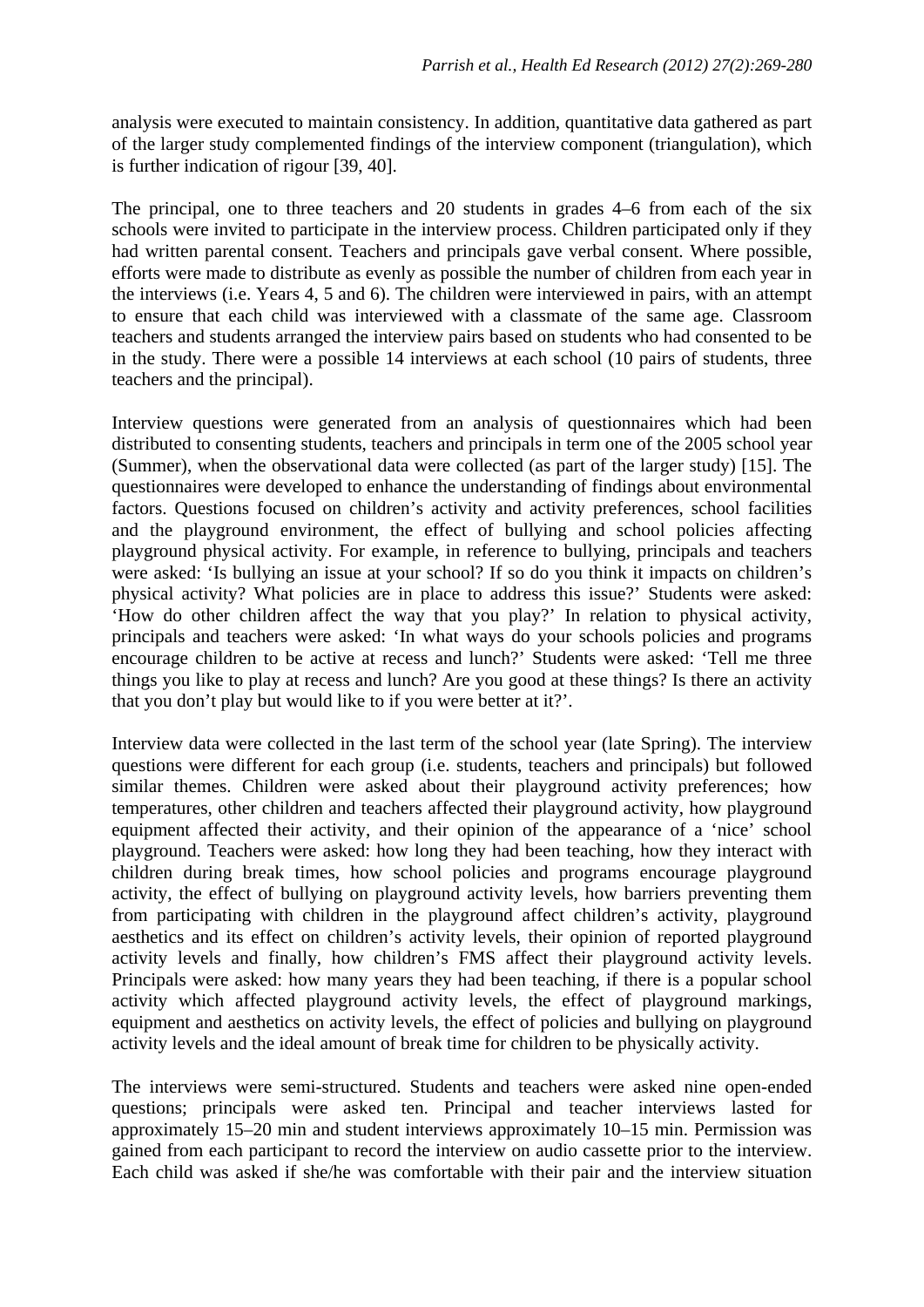and was assured that they were not required to respond to each question. Participants were informed that they could withdraw from the interview at any stage. To ensure consistency, all interviews were conducted by the same researcher (A.-M. Parrish) using the same interview script for each category of interview (i.e. students, teachers and principals) [39]. All recordings were transcribed verbatim. A second researcher checked the transcriptions for accuracy. Ethics approval was granted by the University of Wollongong Human Ethics Committee and the NSWDET in November 2005.

#### **2.2 Data analysis**

Interview data were transcribed verbatim and analysis was assisted by the use of NVivo version 7 [41]. To ensure consistency, each interview was read and manually coded by the researcher [38, 42]. Separate libraries were created for students, teachers and principals. The themes were generated from participants' responses to the interview questions. Initial responses were categorized and grouped to allow for the development of themes. A small number of free nodes remained when the analysis was complete; these responses were considered individually.

## **3. RESULTS**

Six principals (three male and three female), 16 teachers (all female) and 50 students (21 male and 29 female) agreed to be interviewed. No students from the smallest school  $(N = 27)$ were interviewed as consent was not granted by the parents. However, the school's only teacher and principal participated in the interviews.

By the end of the interview process, data saturation had been reached as themes and issues being raised by the participants were the same as from those participants preceding them. The range of issues generated from the responses across the entire school were grouped into like themes including playground equipment and aesthetics, length of break time, children's playground activity levels and preferences, teacher playground participation, bullying and school policies and FMS. These themes are presented below.

While all efforts were made to encourage children to respond within their comfort zones, not all students responded to all questions. In two cases, a child was involved in a paired interview twice. This only occurred when there were uneven numbers of consenting children to form a pair. In this situation, a child functioned as a support for the other child and did not respond to the interview questions. However, they were involved as a respondent in their previous interview. None of the participants refused to be interviewed or stopped the interview during progress.

The paired interview format was deemed to be a favourable way of interviewing young children. The children seemed to enjoy the discussion and most children contributed in a meaningful way. The support of a classmate seemed to make them more comfortable during the interview process.

Several key findings were generated from the interview data. Children's playground physical activity levels were influences by playground equipment and aesthetics, the length of break time, children's playground activity levels and preferences, teacher playground participation, bullying, school policy and FMS.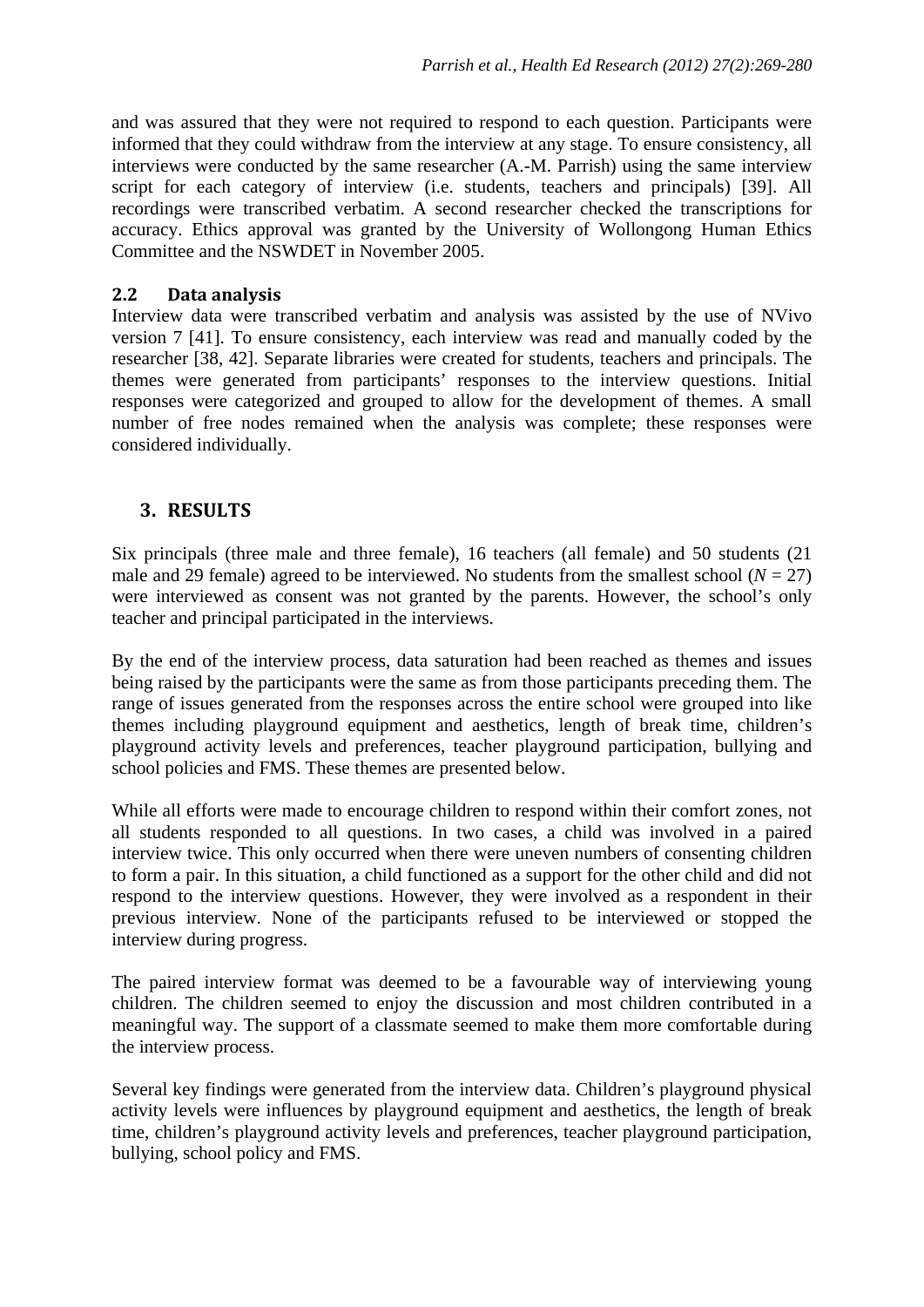#### **3.1 Playground equipment and aesthetics**

There was an overwhelming response to the use of non-fixed equipment in the playground during break time to increase children's physical activity. Five principals believed that nonfixed equipment increased children's activity levels, making statements such as: *Busy kids are happy kids* (Principal)

One principal believed that free access to non-fixed equipment and unrestricted access to all playground areas increased children's playground physical activity levels. Principals also believed playground markings positively influenced children's playground activity and behaviour: *for the lonely child you always find one kid playing hopscotch on their own* (Principal) *and I think the playground markings increase the level of desirable playground activity, I mean the absence of playground markings and the absence of sporting equipment they're still active but they're doing often inappropriate things.* (Principal)

None of the teacher interview questions made direct reference to non-fixed equipment; however, when asked to identify school policies, which encourage activity, 11 of the 16 teachers said 'access to non-fixed equipment' (nine of these teachers were from lower SES schools). One teacher noted that non-fixed equipment assists in the prevention of playground behavioural problems: active kids or busy kids stay out of trouble, or they are more likely to stay out of trouble. *We did the activity bins. We had all that bought, all that sports equipment and put them into bins* (Teacher).

All of the children believed that non-fixed equipment makes children more active. One child stated: *There would be no playing equipment and there would be just cement and grass, nothing to play with, so you can't really play games without it. But kids like to play with fixed equipment and normal equipment* (Student).

Another child indicated that non-fixed equipment prevents playground bullying: *It helps them to be more playful and not bullying and stuff* (Student).

Thirteen teachers believed that an aesthetically pleasing playground encouraged children's playground activity. One teacher stated: *If they are in a playground with lots of fantastic equipment and fixed equipment and sporting equipment then they're more likely to use it to have a positive attitude towards it. I think it has a really huge effect* (Teacher).

Children were asked what they thought a nice school playground looked like. Children identified variables such as fixed equipment, grass, flowers, trees and no litter. However, they also mentioned psychosocial variables such as 'people who trust you', no fighting, no dangerous things, playing nicely together and access to a 'quiet place'.

Children were asked what type of clothing they preferred to wear while playing. All of the children preferred to play in some form of T-shirt and shorts; some girls preferred a skirt or shorts and T-shirt.

#### **3.2 Length of break time**

Two principals from the least active schools in the study allocated less 'time for play' during break times. One school allocated 30 min of break time for the children to eat, leaving only 40 min for play. Principals at the most active schools allocated less eating time (approximately 10 min) and 50–60 min for play. One principal believed that too much time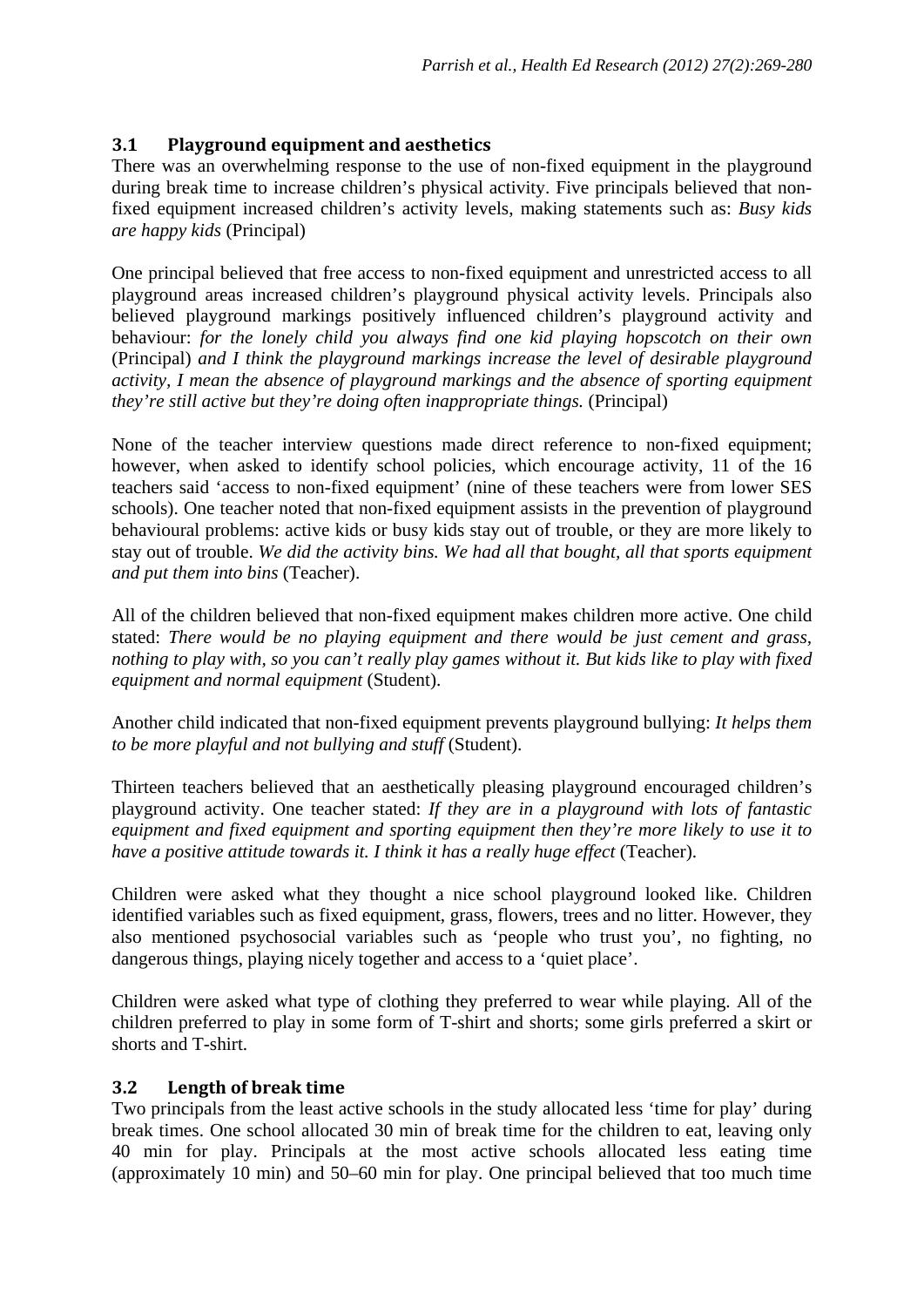during the lunch break caused children to fight: *They couldn't occupy themselves gainfully and meaningfully for 45 min, the children couldn't manage; there were too many fights and disputes* (Principal).

However, to ensure children still had adequate time to play, he decreased the time allocated to lunch and increased the recess break.

#### **3.3 Children's playground activity levels and preferences**

Children were asked three things they liked to play during recess and lunch. The results are presented in Table I. Of the 23 activities that children identified as their favourite break-time activities, there were only three sedentary activities (see Table I). The first seven most preferred pastimes were 'active'. Ten of the 23 preferences for children's break-time playground activity (Table 1) involved a ball.

| Activity preference     | Total children (of 50) | Activity level | Relies on balls | Relies on non-fixed       |
|-------------------------|------------------------|----------------|-----------------|---------------------------|
| Handball                | 22                     | Active         | $\sqrt{ }$      | $\sqrt{ }$                |
| Tip/chasing             | 15                     | Active         |                 |                           |
| Soccer                  | 14                     | Active         | V               | V                         |
| Football                | 13                     | Active         | V               | $\sqrt{ }$                |
| Cricket                 | 12                     | Active         | V               | $\sqrt{ }$                |
| Running                 | 8                      | Active         |                 |                           |
| Skipping                | 8                      | Active         |                 | $\ensuremath{\mathsf{V}}$ |
| Sit and talk            | $\overline{7}$         | Sedentary      |                 |                           |
| Basketball              | 7                      | Active         | $\sqrt{ }$      | $\sqrt{ }$                |
| <b>Balls</b>            | 4                      | Active         | V               | $\sqrt{ }$                |
| Hula hoops              | $\overline{a}$         | Active         |                 | $\sqrt{ }$                |
| Paddlebat               | 3                      | Active         | V               | $\sqrt{ }$                |
| Dance                   | 3                      | Active         |                 |                           |
| Netball                 | $\overline{2}$         | Active         | V               | $\sqrt{ }$                |
| Volleyball              | $\overline{2}$         | Active         | V               | $\ensuremath{\mathsf{V}}$ |
| Walk and talk           | $\overline{2}$         | Active         |                 |                           |
| Hide and seek           | $\mathbf{1}$           | Active         |                 |                           |
| <b>Brandings</b>        | 1                      | Active         | V               | $\sqrt{ }$                |
| <b>British bulldogs</b> | $\mathbf{1}$           | Active         |                 |                           |
| Wrestling               | 1                      | Active         |                 |                           |
| Sit play/Yugio cards    | $\mathbf{1}$           | Sedentary      |                 |                           |
| Fixed equipment         | $\mathbf{1}$           | Active         |                 |                           |
| Pop-stars/singing       | $\mathbf 1$            | Sedentary      |                 |                           |

**Table 1**: Children's break‐time activity preferences

## **3.4 Teacher playground participation**

Most teachers believed that 'teacher presence' positively affected children's playground physical activity: *They are heaps more active because they don't get into a huff and walk off and think they've been treated unfairly. So just being there and being out, intervening occasionally when needed keeps them active* (Teacher).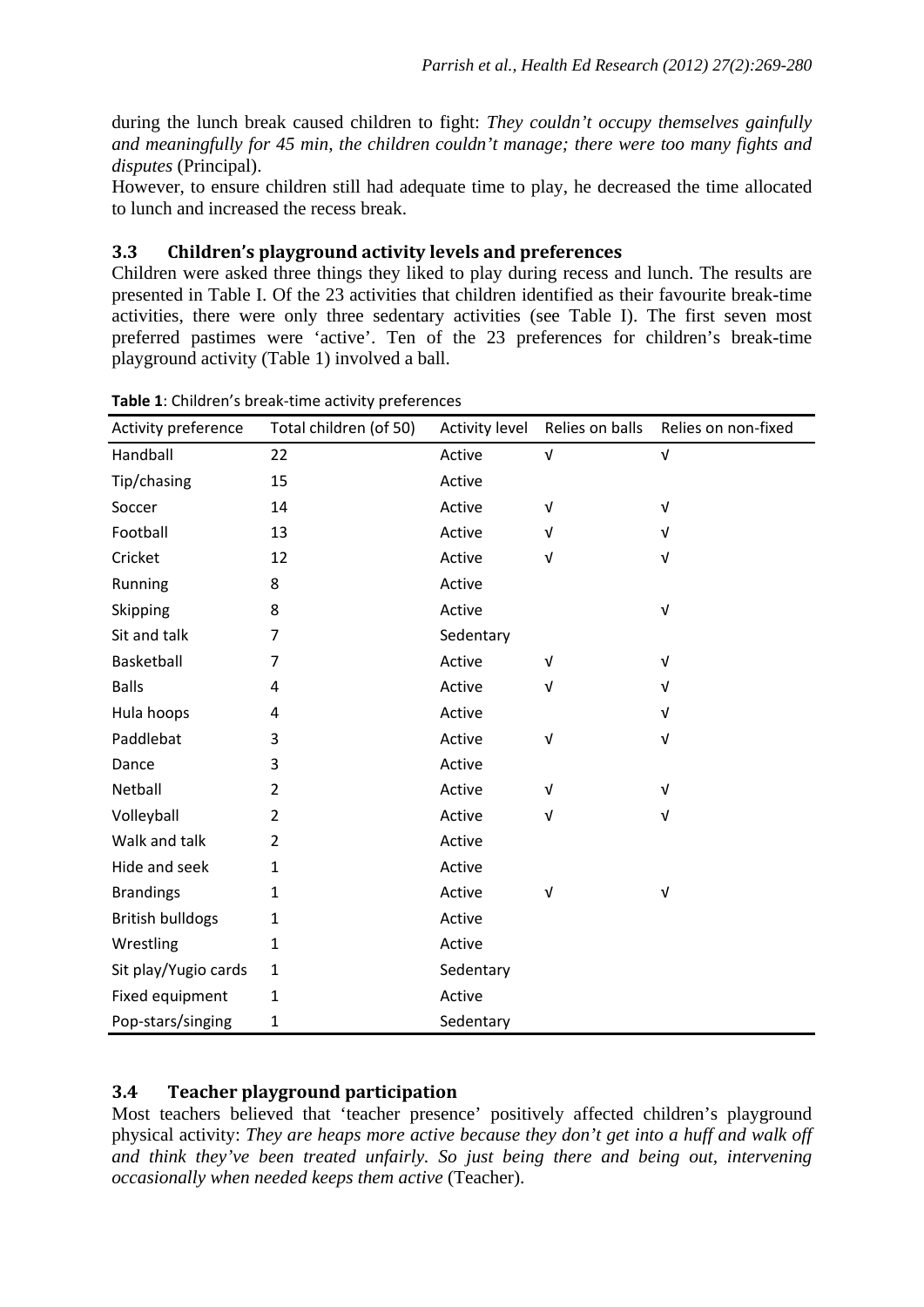However, most teachers found it difficult to participate in the playground with children and monitor the playground at the same time. When asked what would assist teachers to participate with the children during break times, some teachers suggested having someone else to do their duty such as a teacher's aide or parent; others believed that most teachers do not dress in a way that allows them to participate (i.e. high heeled shoes, etc.). When asked if a lack of facilities to shower and change was a barrier to participating with children during breaks, none of the teachers believed it was. Most teachers believed they wouldn't have time to use these facilities even if they were available.

Almost half of the children (21 of 50) believed playing with a teacher made them more active: *For me, yes because like if a teacher gets involved, it's … basically makes you more activated and it wants you, like it psychs you up a bit and you want to go and play with your teacher. And like, she can teach you how good she can play* (Student).

#### **3.5 Bullying**

Principals at five of the six schools believed that bullying was an issue*. I think bullying is an issue at every school …yes it, it will always be an issue. I think that while there is a zero tolerance policy it happens behind the scenes* (Principal).

The one principal who believed bullying was not an issue at their school had only been at the school for approximately 5 weeks. Four schools had anti-bullying policies and two had policies in development. When asked if bullying impacts on children's playground physical activity, four principals believed it did. *It probably does impact on some children's physical activities we've got a couple of very physical boys who don't appreciate their own strength and their own force and that's an issue that constantly arises um probably some of the lighter kids wouldn't join in those more physical games because of physical bullying* (Principal).

All except one of the teachers believed that bullying was an issue at their school and more than half the teachers believed bullying affected playground physical activity levels. *You'll see the bigger kids or the bully kids say, it's me and these 2 (the best players) against you's. You know they pick all the best players on their team and then the other kids just get beaten and pummelled and then they just get really upset and they don't want to play any more*  (Teacher).

The children were asked whether other children affect how they play during break times. Six children were positively influenced by other children, but half of the children felt other children negatively affected their play. One child stated: T*hey're silly and they call me names, they throw balls at me and that interferes with my game. They run in and interrupt the game* (Student)*.*

Others said younger children hindered their play by getting in their way: *Sometimes the little kids run into the game. Usually, we have to stop playing until they go away or something* (Student)*.*

Some children described incidents of teasing, cheating, being silly, being 'smart-alecs', annoying them, children deliberately bumping them, limited space and disputes in games. Those who were positively influenced believed that other children were nice to them and encouraged them to have fun: *It's better to play around with people because you've got a better game, whatever game it is. It's just ...you have more fun (Student).*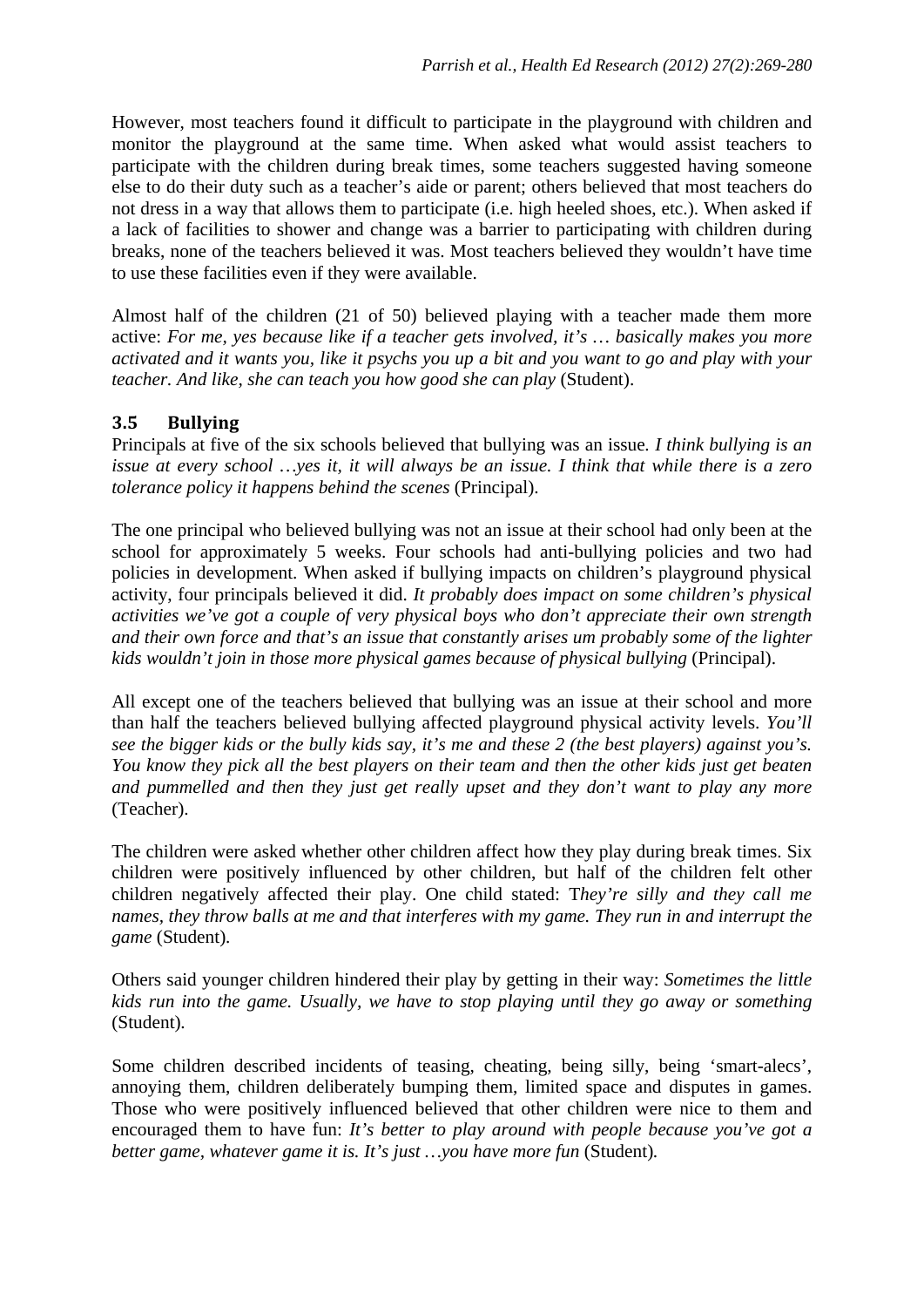## **3.6 School policy**

Some schools had policies that directly influenced children's activity levels. One school offered fitness programs during class time, which they believed were mimicked in the playground. Some schools limited sedentary activities (such as computer labs) during break times. One school provided safe areas for younger children to play. Two teachers (one from the least and one from the most active school) believed that policies to encourage activity were not needed as they thought children at their school were active enough. One teacher (from the least active school) said: *But they don't seem to need a lot of encouragement to get up and go out and run around* (Teacher).

Some schools had policies that had a negative effect on children's playground activity levels. Two schools had 'No Hat, No Play' policies, where children have to sit in the shade for the break time if they do not bring their hat. Another school had 'no running on concrete' and 'no ball games under covered areas' policies. Some schools limited playtime during break periods.

#### **3.7 Fundamental movement skills**

The teachers were asked if children have sufficient FMS and if they thought this affected children's playground activity. Seven teachers stated that FMS are taught to younger children (4–9 years of age) at their school and that it made a difference to the way children participated in physical activity, as the children were more confident. Four teachers from schools where FMS were not a focus (three lower SES) noticed that children often lacked basic skills such as throwing, catching, skipping, hopping and this affected their playground physical activity.

Several teachers observed that overweight or obese children were less likely to participate in active games. One teacher linked a lack of FMS to an increased chance of being bullied: *Teachers believed the key was to introduce these skills as early as possible, by the time a child is in year six they are embarrassed about their lack of skills and less likely to participate. Definitely comes back to what I was saying before about the bullying and um children that are not active at recess and lunch because they don't have those fundamental movement skills and if you don't have them then they don't want to get involved because they're not skilled in those areas so they don't want to be ridiculed in one sense and they don't want to put themselves in a situation where they feel uncomfortable* (Teacher)*.*

In general, most students were confident in their ability with the games they chose to play at recess and lunch. However, just over half (28 of 50) said that there were games that they do not play during breaks but would if they were better at them. *I'd like to play better at running games. I'm really slow at running* (Teacher).

To establish whether children were influenced by what their friends played, students were asked if their friends play the same games as they did at recess and lunch. Approximately half of the children (27 of 50) said that they played the same games as their friends. However, 18 children identified an activity that they would like to play during break times if their friends liked the same game. *Sometimes I like playing hand ball but they don't, so I just play with them* (Student).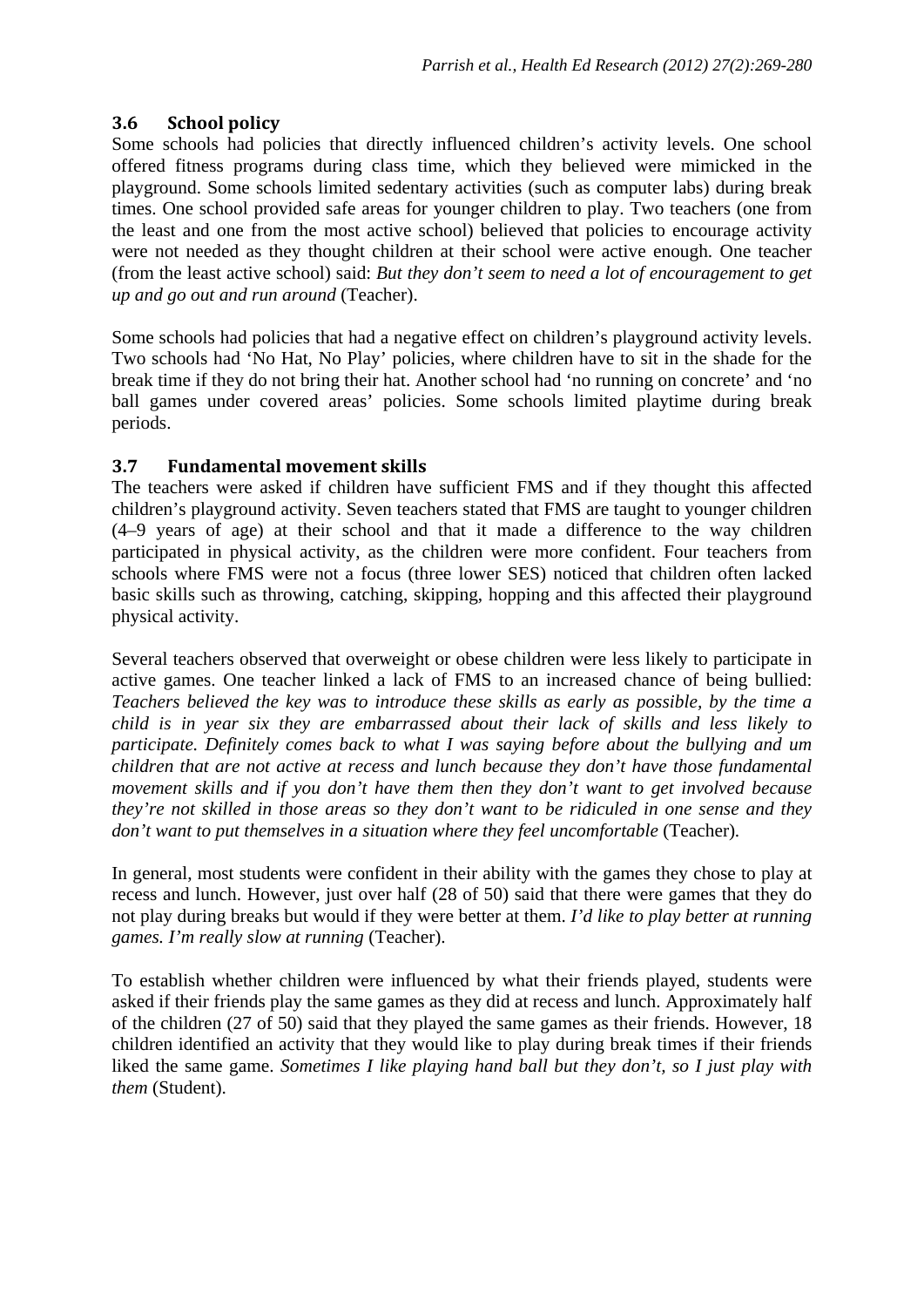#### **4. DISCUSSION**

To date, studies have not used qualitative data collection techniques when identifying children's school playground physical activity determinants. Several key findings from the interview component of this study highlight the importance of this methodology and its contribution to the current literature. The issue of playground bullying and its effect on playground physical activity levels were a major determinant identified by students, teachers and principals. The effect of bullying was deemed to reduce when children had access to nonfixed equipment and to negatively affect children with poor FMS. In addition, children's playground physical activity was influenced by school policy to which small changes may have a marked effect on children's activity levels. Children's game preferences and teacher involvement also seemed to influence children's playground physical activity levels. Importantly, these findings raise the notion that multiple changes to the physical playground environment may be ineffective, if psychosocial and policy variables are not considered.

Bullying can impact on children's psychosomatic health [43, 44]. A large cross sectional study in New South Wales Australia indicated that almost one quarter of children are bullied [44]. Ferero *et al.* [44] found that the school environment was linked to health problems caused by bullying. Our research indicated that bullying appeared to have an effect on the playground activity levels of children. Children stated that other 'children wreck their games in the playground' and when asked 'what a nice playground looks like' some children made reference to psychosocial variables such as: 'no fights, feeling safe, people you can trust'. Some teachers stated that non-fixed equipment assisted in creating a more cohesive environment and reduced bullying. In addition, several teachers noted in schools where FMS were not a focus, a child's lack of FMS skills increased their chance of being bullied. In addition, previous research and our findings indicate an association between FMS and the use of similar skills in the playground or an increase in children's interest in physical activity [16, 45 ,46].

While there are many studies, which have investigated the incidence of bullying in the school playground [47–49], none have linked bullying and children's school playground physical activity levels. In contrast to the questionnaire component of this study, where principals did not believe that bullying affected playground physical activity levels, during the interviews principals, teachers and students indicated that bullying impacted on playground physical activity levels. Almost half the children stated that bullying affected the way that they played during break times. Three of the four schools where principals believed bullying impacted on children's playground activity levels were schools with the lowest levels of observed playground physical activity. Interventions focussing on playground physical activity may need to address playground bullying to be effective. Future intervention studies could assess the link between bullying and individual children's physical activity levels, playground design, the introduction of non-fixed playground equipment, school policy, how to structure play to prevent bullying and developing FMS for play.

While non-fixed equipment was believed to reduce the incidence of bullying, free access to non-fixed equipment was also seen to markedly increase children's school break-time playground physical activity in our previous study [37]. This finding was strongly supported by principal, teacher and student interview data. In addition, 13 of the 23 games preferred by children in break times involved non-fixed equipment (Table 1). Ten of the activities most preferred by children involved a ball (Table 1). These observations are supported by the environmental findings, which indicated that children involved in ball play were significantly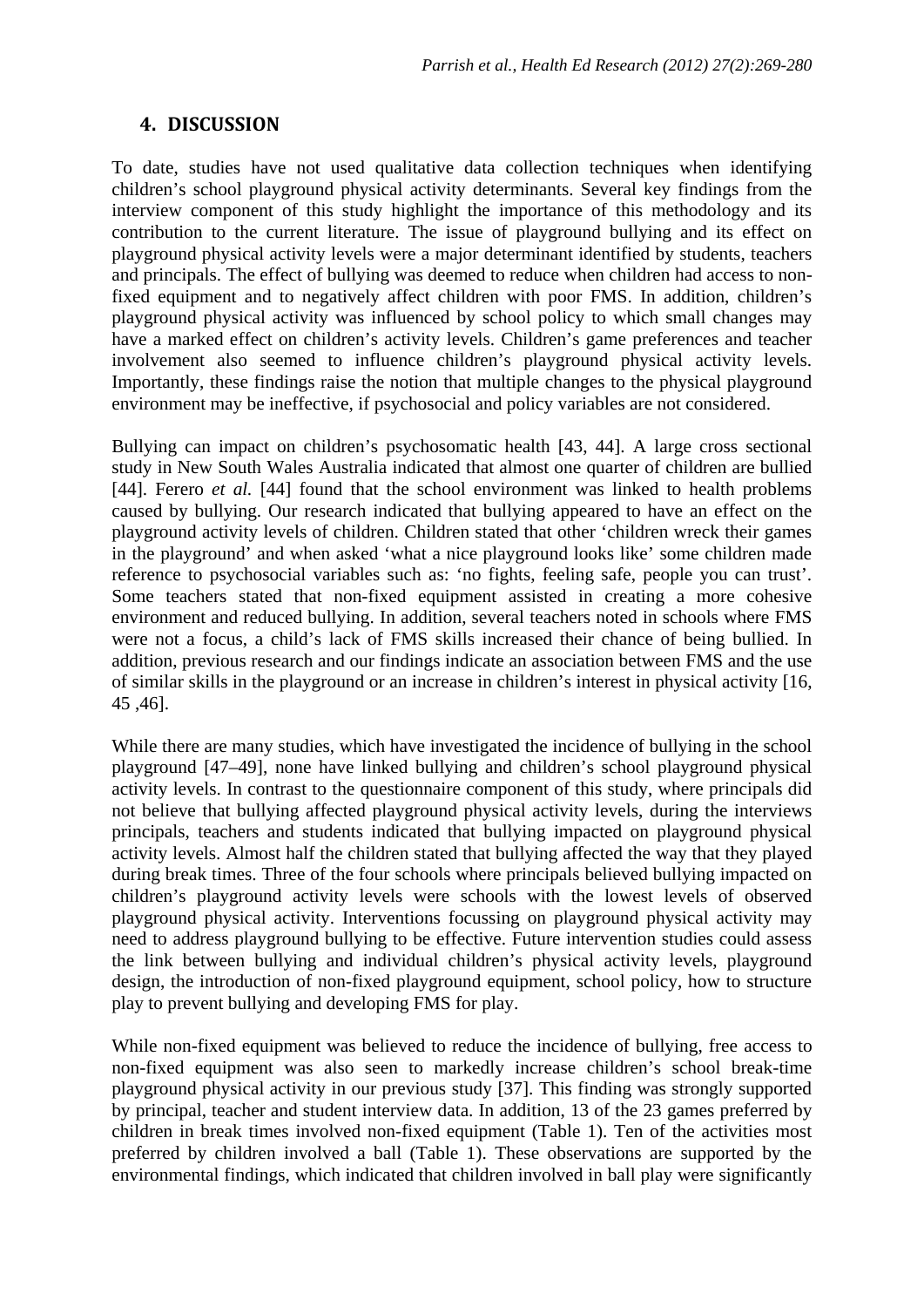more active [15]. In addition, principals, teachers and children agreed that non-fixed equipment created a more cohesive playground environment and prevented boredom and bullying. Other research and our previous study indicate that playground markings were generally seen to positively affect playground activity, which supports previous findings [15, 50, 51]. Future intervention studies should consider game preferences of children and investigate the impact on children's school playground physical activity following the introduction of suitable non-fixed equipment and playground markings to encourage such games.

The World Health Organization emphasized the importance of policies to encourage healthy behaviour in schools [52]. Our study indicated that changes to some policies could potentially increase children's playground physical activity levels. The policies included those that reflect safety issues which may in turn affect physical activity levels (e.g. No Hat, No Play), 'time available for play, and the impact of school uniforms on children's playground physical activity levels. Australia has high levels of skin cancer, and most schools have policies for skin protection such as No Hat, No Play; children are required to wear a hat or they are punished by not being allowed to play. While this policy is effective in managing children's sun protection, it affects children's physical activity levels a different consequence such as the 'No hat, play in the shade' policy still gives children an opportunity to be active, while maintaining skin protection. In addition, it is recommended that children be offered the maximum time available for play during breaks as it significantly affects their physical activity levels [15]. For example, some schools allowed children to play as soon as their food was eaten, while others had a 10–20 min compulsory 'sitting time' for eating.

Little is known about how children's clothing affects playground physical activity levels. It is possible that school uniforms restrict children's playground physical activity levels. Most Australian children are required to wear school uniforms; males generally wear shorts and a shirt and most females wear dresses. Most children are required to wear a different uniform on sports days (1 or 2 days of each week). The fact that children are required to wear a different uniform to be active on sports day indicates that they are usually not dressed appropriately for physical activity. In addition, it is well documented that males are more active in school playground break times than females [9, 15, 53, 54], which may indicate that uniforms restrict females playground physical activity levels. When asked: 'what is the best type of clothing to play in' nearly all of the students ( $n = 28$ , both males and females) showed a preference for shorts and a T-shirt (an additional seven females preferred shorts or skirt and a T-shirt). A revision of school uniform policy may increase all children's playground physical activity levels; in particular the female population.

Approximately half the children believed playing with a teacher made them want to be more active. Approximately half the teachers believed teacher presence had a positive effect on children's physical activity levels. Teachers believed that children were more active if the teacher acted as a referee in their games. This finding contrasts with previous environmental findings [15], which indicated that children's playground activity decreased when teachers managed or observed their play. It may indicate that while children enjoy teachers participating in their games, when teachers begin to manage play, children's activity decreases. There were however limited opportunities where teachers participated in children's games. Most teachers indicated that it was not possible to participate in activity while they had a responsibility to monitor the playground.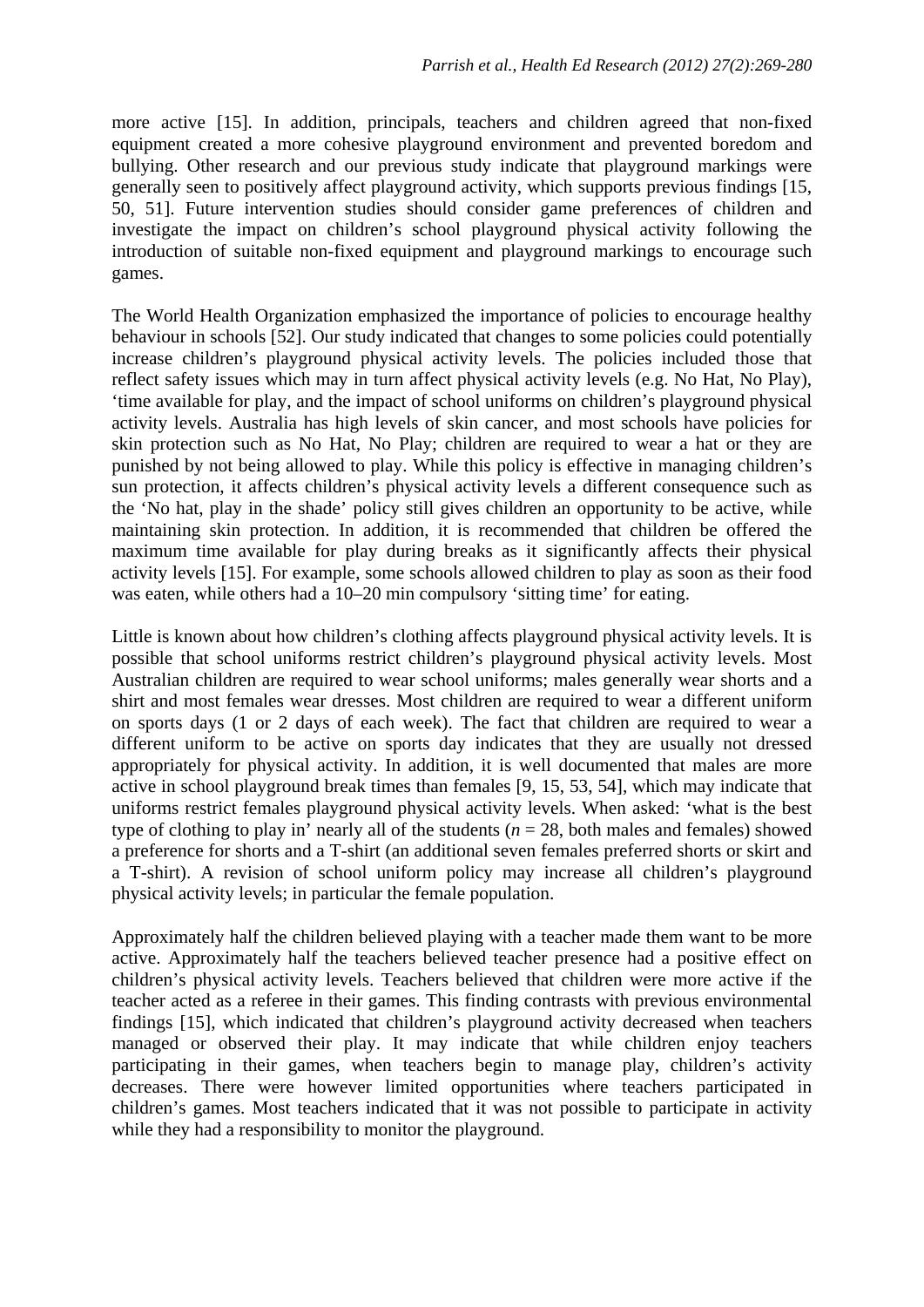A limitation of this study was the larger number of students from lower SES than from average SES. The lower numbers of average SES students responses may have limited the range of students perceptions reported as influencing physical activity in schools. In addition, interview data may have been limited as schools were from one geographic region of NSW Australia.

## **5. CONCLUSIONS**

Previous research has not used qualitative data collection techniques when identifying children's school playground physical activity determinants. The findings from this research highlight the importance of this methodology and its contribution to the current literature. Several key determinants were identified. The issue of bullying was deemed to have a considerable impact on children's playground physical activity levels and may also affect children with poor FMS. The presence of non-fixed equipment was believed to create a more cohesive playground environment by preventing boredom and bullying. In addition, children's playground physical activity was influenced by school policy to which small changes may have a marked effect on children's activity levels. Importantly, these findings raise the notion that multiple changes to the physical playground environment may be ineffective, if psychosocial and policy variables are not considered.

Conflict of interest statement

None declared.

Acknowledgments

We would like to acknowledge the NSW Department of Education and students, teachers and principals from the schools involved in this study.

## **REFERENCES**

- [1] *Wang Y, Lobstein T. Worldwide trends in childhood overweight and obesity. Int J Pediatr Obes 2006;1:11-25.*
- [2] *Dobbins M, De Corby K, Robeson P, et al. School-based physical activity programs for promoting physical activity and fitness in children and adolescents aged 6–18. Cochrane Database Syst Rev 2009;2:1-117.*
- [3] *Tomkinson GR. Global changes in anaerobic fitness test performance of children and adolescents (1958–2003). Scand J Med Sci Sports 2007;17:497-507.*
- [4] *Dollman J, Norton K, Norton L. Evidence for secular trends in children's physical activity behaviour. Br J Sports Med 2005;39:892-7.*
- [5] *Australian Government Department of Health and Ageing. Australia's Physical Activity Recommendations for Children and Young People. Canberra, Australia: Commonwealth of Australia; 2007.*
- [6] *Nader PR, Bradley RH, Houts RM, et al. Moderate-to-vigorous physical activity from ages 9 to 15 years. JAMA 2008;300:295-305.*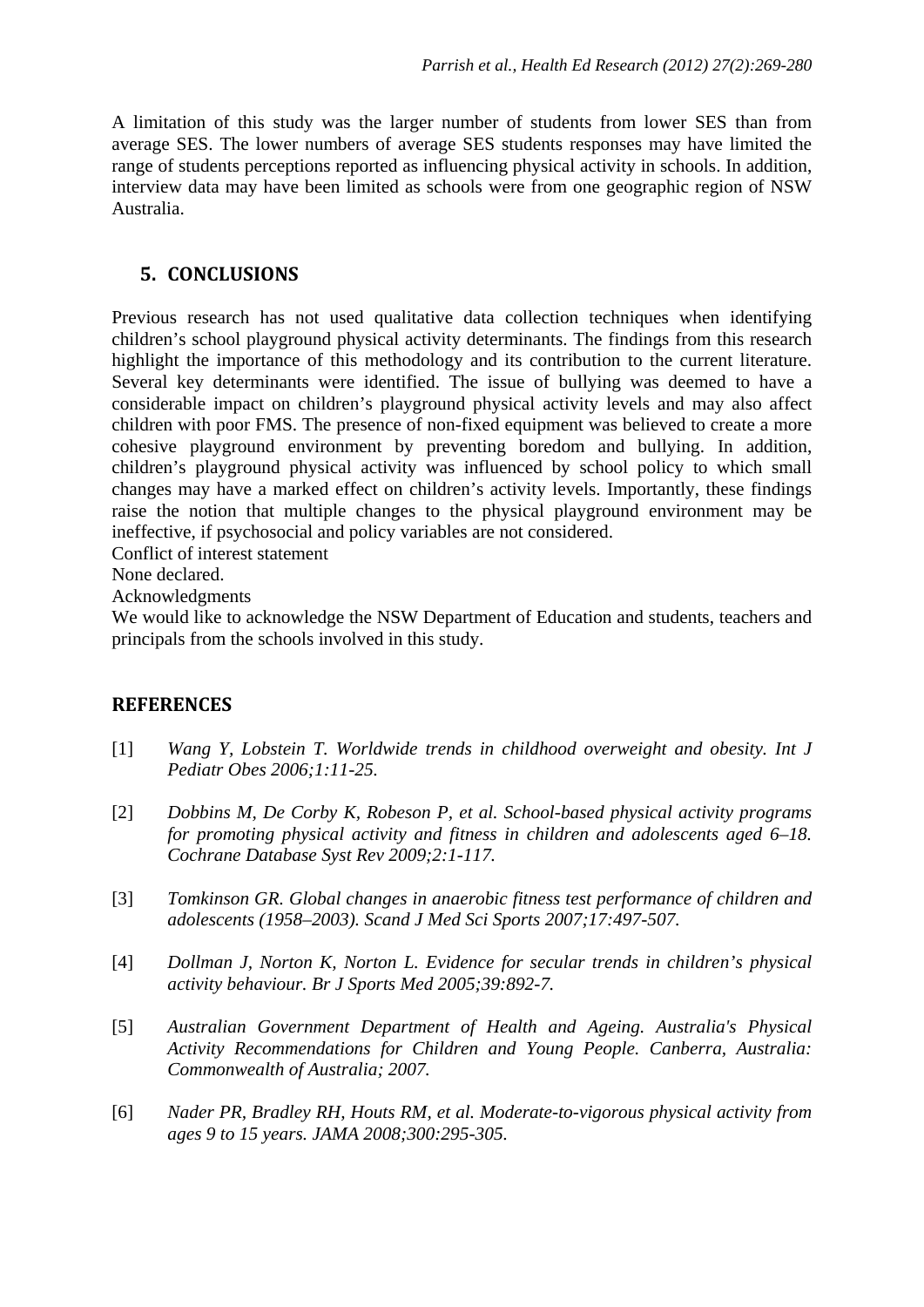- [7] *Commonwealth Scientific Industrial Research Organisation PHNRF and the University of South Australia. Australian National Children's Nutrition and Physical Activity Survey—Main Findings 2007. Barton, ACT: Commonwealth of Australia, 2008.*
- [8] *Ridgers ND, Stratton G, Fairclough SJ. Physical activity levels of children durings school playtime. Sports Med 2006;36:359-71.*
- [9] *Zask A, van Beurden E, Barnett L, et al. Active school playgrounds-myth or reality? results of the 'move it groove it' project. Prev Med 2001;33:402-8.*
- [10] *Ernst M. Examination of physical activity during a physical activity intervention and recess. Res Q Exerc Sport 2003;74:A-43.*
- [11] *Thompson JL, Davis SM, Gittelsohn J, et al. Patterns of physical activity among American Indian children: an assessment of barriers and support. J Community Health 2001;26:423.*
- [12] *Glanz K, Rimer BK, Viswanath K. Health Behavior and Health Education; Theory, Research and Practice. 4th edn. San Francisco, CA: Jossey-Bass; 2008.*
- [13] *Weir E. The health impact of bullying. CMAJ 2001;165:1249.*
- [14] *Bauer KW, Yang YW, Austin SB. "How can we stay healthy when you're throwing all of this in front of us?" Findings from focus groups and Interviews in middle schools on environmental influences on nutrition and physical activity. Health Educ Behav 2004;31:34-46.*
- [15] *Parrish AM, Russell K, Yeatman H, et al. School playground environments: what factors influence children's activity? Br J School Nurs 2009;4:6-9.*
- [16] *Blatchford P, Sharp S. Breaktime and the School. London, UK: Routledge; 1994.*
- [17] *Sallis JF, Alcaraz JE, McKenzie TL, et al. Predictors of change in children's physical activity over 20 months: variations by gender and level of adiposity. Am J Prev Med 1999;16:222-9.*
- [18] *Strauss RS, Rodzilsky D, Burack G, et al. Psychosocial correlates of physical activity in healthy children. Arch Pediatr Adolesc Med 2001;155:897-902.*
- [19] *Kolbe LK, Collins JL, Small ML, et al. The School Health Policies and Programs Study (SHPPS): context, methods, general findings and future efforts. J Sch Health 1995;65:339.*
- [20] *Schmid TL, Pratt M, Howze E. Policy as intervention: environmental and policy approaches to the prevention of cardiovascular disease. Am J Public Health 1995;85:1207.*
- [21] *Dietz WH, Bland MG, Gortmaker SL, et al. Policy tools for the childhood obesity epidemic. J Law Med Ethics 2002;30:83.*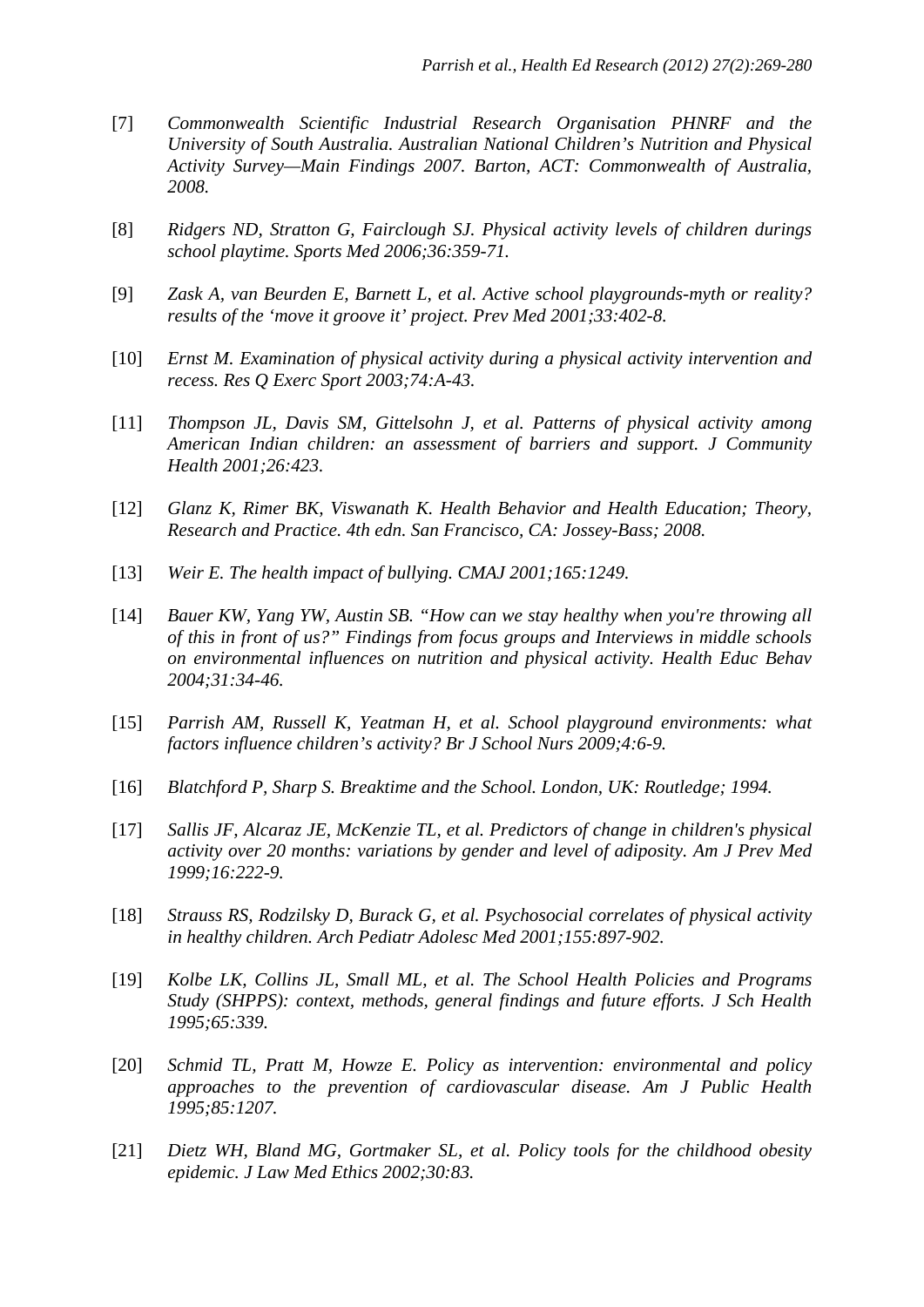- [22] *New South Wales Department of Education and Training. Hurry! Hurried! Hurrumph!: NSW Department of Education and Training. 2002. Available at: http://www.det.nsw.edu.au.ezproxy.uow.edu.au/inform/yr2002/may/hurryhurried.htm. Accessed: 2 May 2002.*
- [23] *Jones SE, Brener ND, McManus T. Prevalence of school policies, programs and facilities that promote a healthy physical school environment. Am J Public Health 2003;93:1570.*
- [24] *The Student Learning and Support Services Taskforce. National Safe School Framework: Australian Ministerial Council on Education, Employment, Training and Youth Affairs. 2003. Carlton, Australia: Ministerial Council for Education Early Childhood Development and Youth Affairs.*
- [25] *Eyler A, Nanney MS, Brownson RC, et al. Correlates of after-school activity preference in children ages 5-12: the PARADE study\*. Am J Health Educ 2006;37:69.*
- [26] *Sallis JF, Prochaska JJ, Taylor WC. A review of correlates of physical activity of children and adolescents. Med Sci Sports Exerc 2000;32:963-75.*
- [27] *Sallis JF, McKenzie TL, Conway TL, et al. Environmental interventions for eating and physical activity: a randomized controlled trial in middle schools. Am J Prev Med 2003;24:209-17.*
- [28] *Bruss MB, Morris J, Dannison L. Prevention of childhood obesity: sociocultural and familial factors. J Am Diet Assoc 2003;103:1042.*
- [29] *Jago R, Brockman R, Fox KR, et al. Friendship groups and physical activity: qualitative findings on how physical activity is initiated and maintained among 10–11 year old children. Int J Behav Nutr Phys Act 2009;6:4.*
- [30] *Borra ST, Kelly LA, Shirreffs MB, et al. Developing health messages: qualitative studies with children, parents, and teachers help identify commications opportunities for healthful lifestyles and the prevention of obesity. J Am Diet Assoc 2003;103:721.*
- [31] *Porcellato L, Dughill L, Springett J. Using focus groups to explore children's perceptions of smoking: reflections on practice. Health Educ 2002;102:310.*
- [32] *Christensen P, James A Mayall B. Conversations with children: working with generational issues. In: Christensen P, James A, editors. Research with Children: Perspectives and Practices. London, UK: Falmer Press; 2000. p. 120-35.*
- [33] *Nutbeam D, Harris E. Theory in a Nutshell. 2nd edn. Sydney, Australia: The McGraw-Hill companies; 2004.*
- [34] *Stucky-Ropp RC, DiLorenzo TM. Determinants of exercise in children. Prev Med 1993;22:880-9.*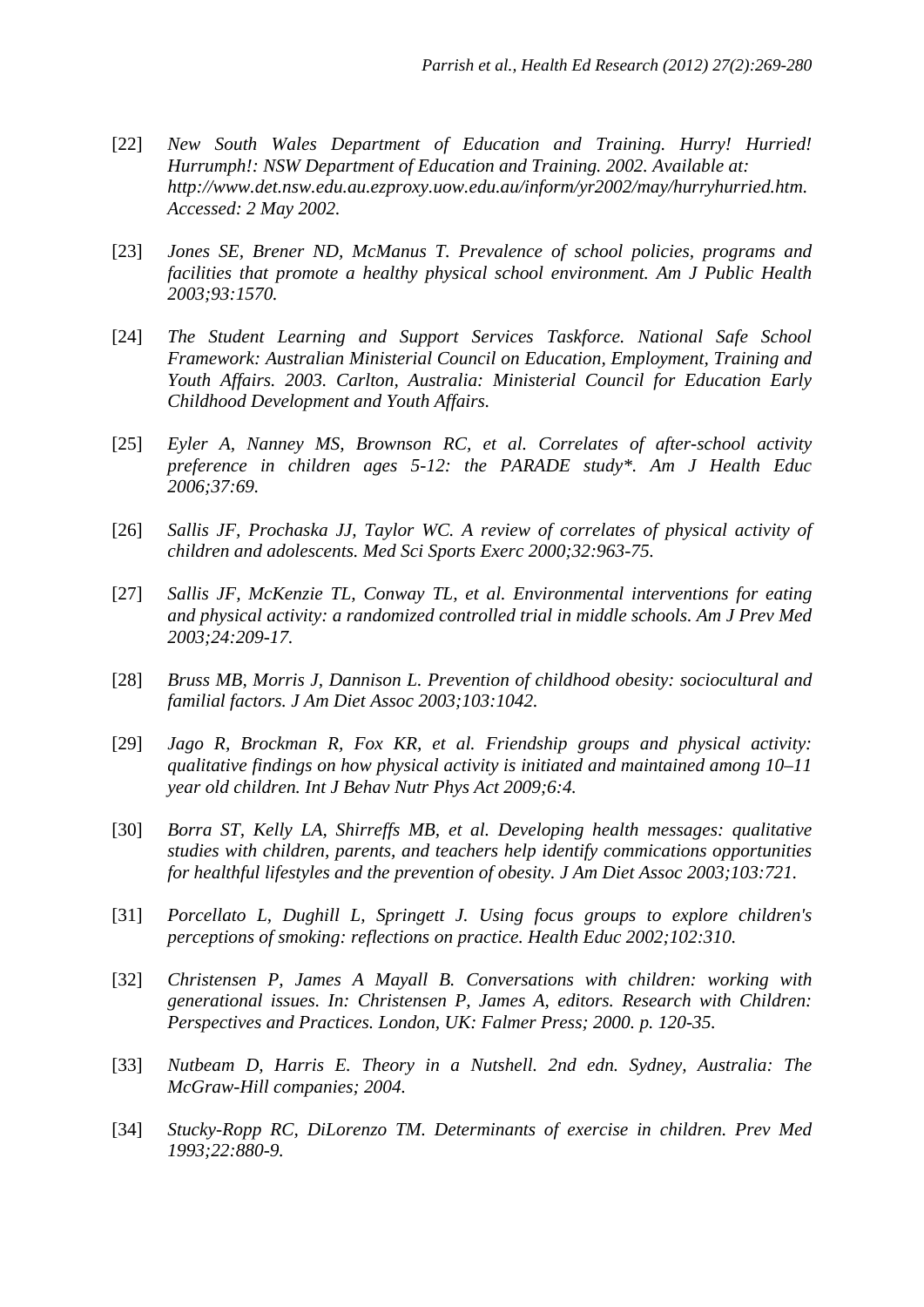- [35] *McGahee TW, Kemp V, Tingen M. A theoretical model for smoking prevention studies in preteen children. Pediatr Nurs 2000;26:135.*
- [36] *Patton MQ. Qualitative Evaluation and Research Methods. 2nd edn. Newbury Park, CA: Sage Publications; 1990.*
- [37] *Parrish A, Iverson D, Russell K, et al. Observing children's playground activity levels at 13 Illawarra Primary schools using CAST2. J Phys Act Health 2009;6:S89-96.*
- [38] *Mays N, Pope C. Qualitative research: rigour and qualitative research. BMJ 1995;311:109-12.*
- [39] *Long T, Johnson M. Rigour, reliability and validity in qualitative research. Clin Effectiveness Nurs 2000;4:30-7.*
- [40] *Seale C, Silverman D. Ensuring rigour in qualitative research. Eur J Public Health 1997;7:379-84.*
- [41] *NVivo. Qualitative Data Analysis Software. 7th edn. Doncaster, Australia: QSR International Pty Ltd; 2007.*
- [42] *Patton MQ. Qualitative Research and Evaluation Methods. 3rd edn. Thousand Oaks, CA: Sage Publications; 2002.*
- [43] *Gini G, Pozzoli T. Association between bullying and psychosomatic problems: a meta-analysis. Pediatrics 2009;123:1059-65.*
- [44] *Forero R, McLellan L, Rissel C, et al. Bullying behaviour and psychosocial health among school students in New South Wales, Australia: cross sectional survey. BMJ 1999;319:344-8.*
- [45] *Salmon J, Timperio A, Cleland V, et al. Trends in children's physical activity and weight status in high and low socio-economic status areas of Melbourne, Victoria, 1985–2001. Aust N Z J Public Health 2005;29:337-42.*
- [46] *Okely AD, Booth ML, Patterson JW. Relationship of physical activity to fundamental movement skills among adolescents. Med Sci Sports Exerc 2001;33:1899-904.*
- [47] *Leff SS, Costigan T, Powera TJ. Using participatory research to develop a playground-based prevention program. J School Psychol 2004;42:3-21.*
- [48] *Craig WM, Pepler D, Atlas R. Observations of bullying in the playground and in the classroom. School Psychol Int 2000;21:22-36.*
- [49] *Malone K, Tranter P. Children's environmental learning and the use, design and management of schoolgrounds. Child Youth Environ 2003;13:1-48.*
- [50] *Stratton G, Mullan E. The effect of multicolor playground markings on children's physical activity level during recess. Prev Med 2005;41:828-33.*